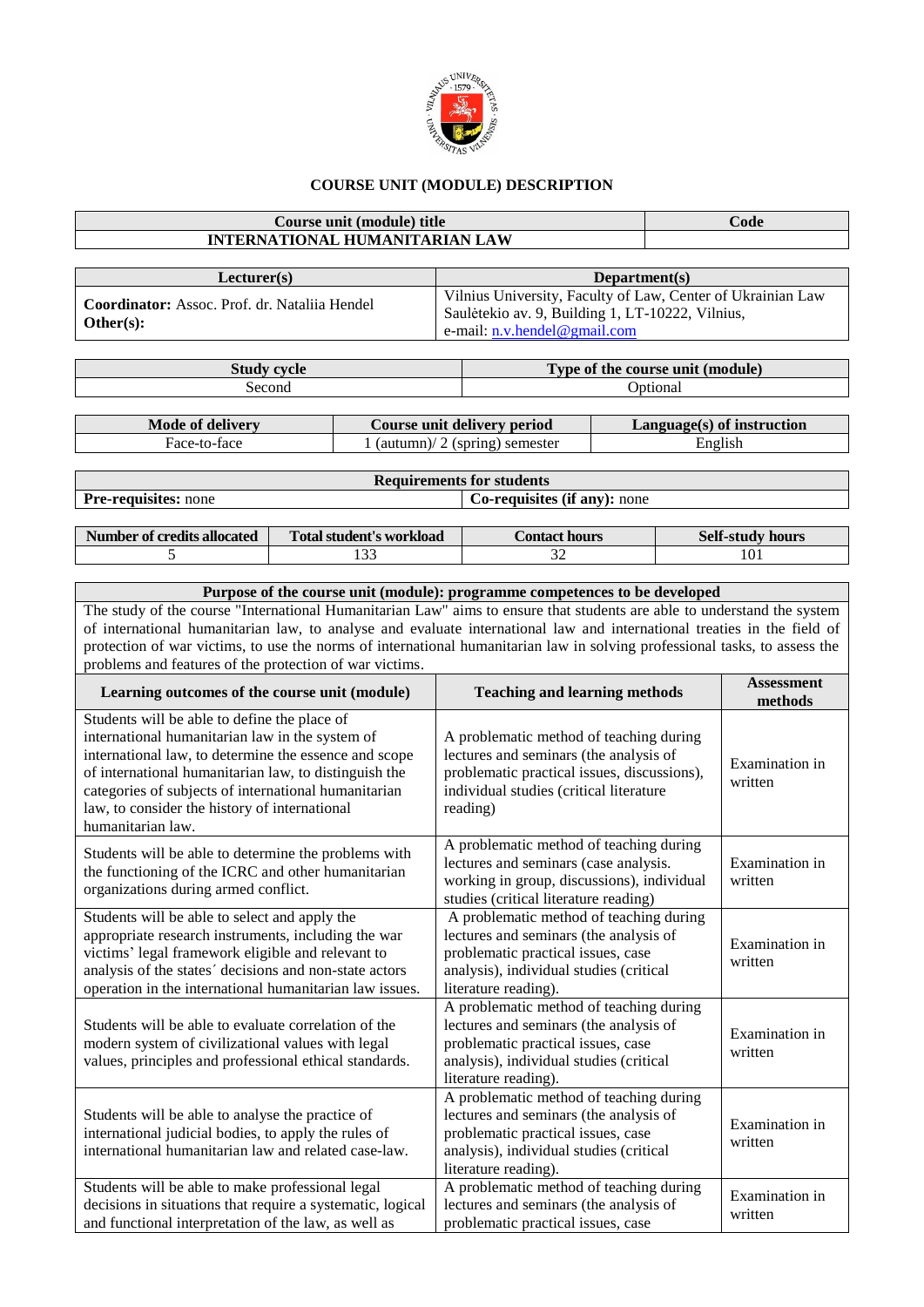understanding the specifics of law application in the field of international humanitarian law.

analysis), individual studies (critical literature reading).

|                                  |                                                                                                          |                       | <b>Contact hours</b> |                |                    |                       |                             |                      | Self-study: hours and assignments |                                                                                                             |
|----------------------------------|----------------------------------------------------------------------------------------------------------|-----------------------|----------------------|----------------|--------------------|-----------------------|-----------------------------|----------------------|-----------------------------------|-------------------------------------------------------------------------------------------------------------|
| Content: breakdown of the topics |                                                                                                          | <b><i>Actures</i></b> | Consultations        | Seminars       | Practical sessions | Laboratory activities | Internship/work<br>dacement | <b>Contact hours</b> | Self-study hours                  | <b>Assignments</b>                                                                                          |
| 1.                               | Concepts, sources and principles<br>of international humanitarian law                                    | 4                     |                      | 4              |                    |                       |                             | 8                    | 21                                | Reading academic literature and<br>main legal sources. Analysis of<br>relevant cases in the court practice. |
| 2.                               | The main categories and scope of<br>application of international<br>humanitarian law                     | $\overline{c}$        |                      | $\overline{2}$ |                    |                       |                             | 4                    | 16                                | Reading academic literature and<br>main legal sources. Analysis of<br>relevant cases in the court practice. |
| 3.                               | The special role of the ICRC in<br>the formation and implementation<br>of international humanitarian law | $\overline{2}$        |                      | $\overline{2}$ |                    |                       |                             | 4                    | 16                                | Reading academic literature and<br>main legal sources. Analysis of<br>relevant cases in the court practice. |
| 4.                               | International legal protection of<br>war victims                                                         | $\overline{c}$        |                      | $\overline{2}$ |                    |                       |                             | 4                    | 16                                | Reading academic literature and<br>main legal sources. Analysis of<br>relevant cases in the court practice. |
| 5.                               | International legal regulation of<br>armed conflicts                                                     | 4                     |                      | 4              |                    |                       |                             | 8                    | 16                                | Reading academic literature and<br>main legal sources. Analysis of<br>relevant cases in the court practice. |
| 6.                               | Implementation of international<br>humanitarian law and<br>responsibility for its violation              | $\overline{c}$        |                      | $\overline{c}$ |                    |                       |                             | 4                    | 16                                | Reading academic literature and<br>main legal sources. Analysis of<br>relevant cases in the court practice. |
|                                  | <b>Total</b>                                                                                             | 16                    |                      | 16             |                    |                       |                             | 32                   | 101                               |                                                                                                             |

| Assessment                | Weight,    | <b>Assessment</b>                    | <b>Assessment criteria</b>                                                                                                                                                                                                                                                                                                                                                                                                                                                                                                                                                                                                                                                                                                                                                                                                                                                                                                  |  |  |  |
|---------------------------|------------|--------------------------------------|-----------------------------------------------------------------------------------------------------------------------------------------------------------------------------------------------------------------------------------------------------------------------------------------------------------------------------------------------------------------------------------------------------------------------------------------------------------------------------------------------------------------------------------------------------------------------------------------------------------------------------------------------------------------------------------------------------------------------------------------------------------------------------------------------------------------------------------------------------------------------------------------------------------------------------|--|--|--|
| strategy                  | percentage | period                               |                                                                                                                                                                                                                                                                                                                                                                                                                                                                                                                                                                                                                                                                                                                                                                                                                                                                                                                             |  |  |  |
| Examination<br>in written | 100        | During the<br>examination<br>session | Two practical situations related to be solved by the students in written,<br>where students are expected to demonstrate the advanced theoretical<br>knowledge of the issues studied during the course, conceptual<br>understanding of the international humanitarian law.<br>Final exam is evaluated by the 10 points assessment criteria for the final<br>evaluation:<br>10 points (excellent), excellent knowledge and abilities;<br>9 points (very good), strong, good knowledge and abilities;<br>$\bullet$<br>8 points (good), better than average knowledge and abilities;<br>$\bullet$<br>7 points (average), average knowledge and abilities, with minor<br>$\bullet$<br>mistakes:<br>6 points (satisfactory), knowledge and abilities are lower than<br>٠<br>medium, includes some mistakes;<br>5 points (weak), knowledge and abilities satisfies minimal<br>٠<br>requirements;<br>$4-1$ points – unsatisfactory. |  |  |  |

| <b>Author</b>             | Year<br>of<br>publica<br>tion | <b>Title</b>                                                                                             | <b>Issue of a</b><br>periodical<br>or volume<br>of a<br>publication | Publishing place and house or web<br>link                                                                           |  |  |  |  |
|---------------------------|-------------------------------|----------------------------------------------------------------------------------------------------------|---------------------------------------------------------------------|---------------------------------------------------------------------------------------------------------------------|--|--|--|--|
| <b>Compulsory reading</b> |                               |                                                                                                          |                                                                     |                                                                                                                     |  |  |  |  |
| Melzer <sub>N.</sub>      | 2019                          | International Humanitarian Law: A<br>Comprehensive Introduction                                          |                                                                     | ICRC,<br>https://www.icrc.org/en/publicatio<br>n/4231-international-humanitarian-<br>law-comprehensive-introduction |  |  |  |  |
| Sassòli M.,<br>Nagler P.  | 2019                          | International Humanitarian Law:<br>Rules, Controversies, and Solutions to<br>Problems Arising in Warfare |                                                                     | <b>Edward Elgar Publishing</b>                                                                                      |  |  |  |  |
| Pert A.,                  | 2020                          | International Humanitarian Law                                                                           |                                                                     | Cambridge University Press                                                                                          |  |  |  |  |